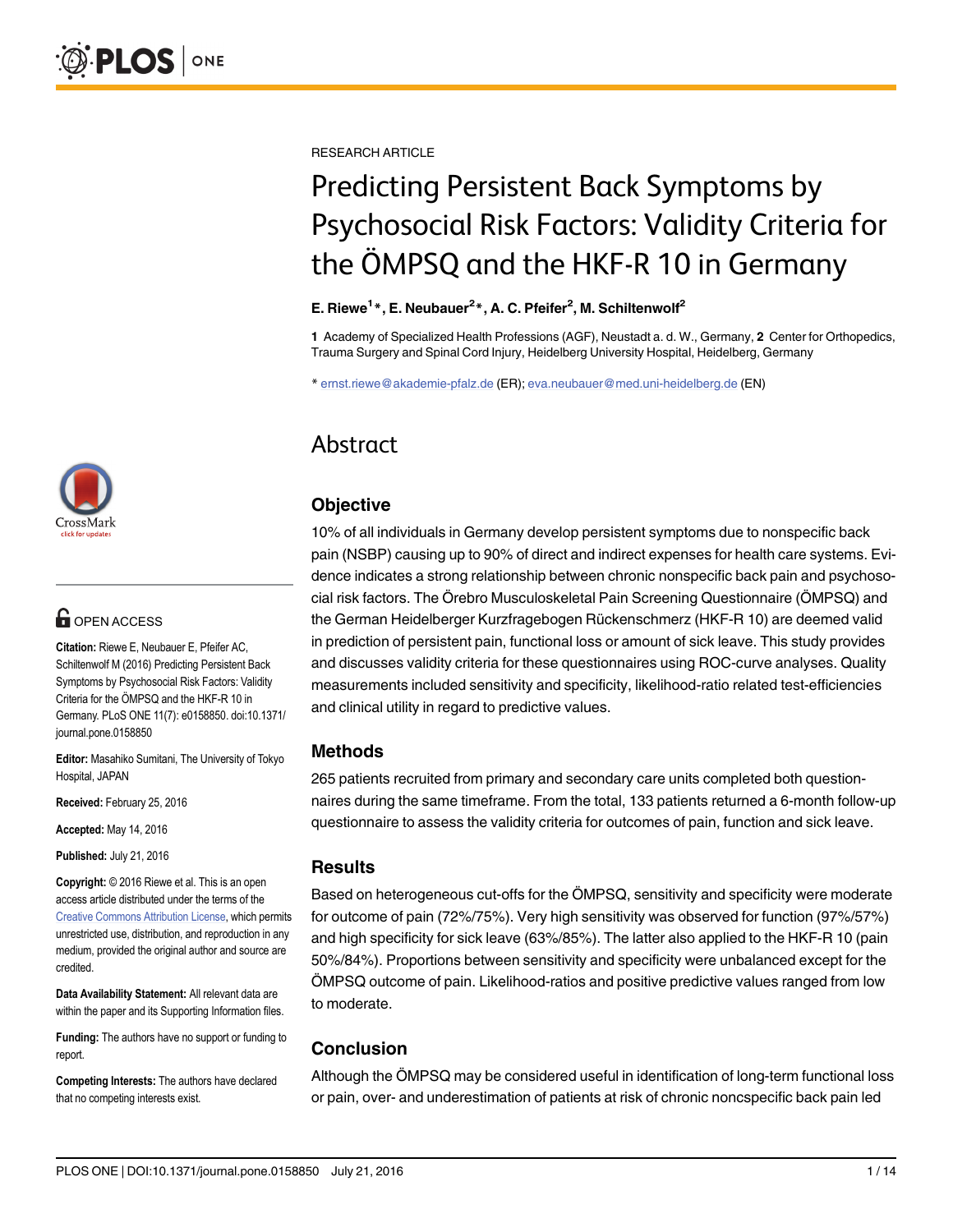<span id="page-1-0"></span>to limited test-efficiencies and clinical utility for both questionnaires. Further studies are required to quantify the predictive validity of both questionnaires in Germany.

### Introduction

At present, chronic non-specific back pain (CNSBP) is considered a complex, multidimensional phenomenon, whereas origin and development is often traced back to psychosocial components. Conceptualised as "yellow flags" [\[1](#page-11-0)] these are deemed as moderate to strong predictors of chronicity due to acute back pain  $[2,3]$  $[2,3]$  $[2,3]$  $[2,3]$  $[2,3]$ . Prospective studies consistently illustrate the importance of yellow flags, in particular the transition from acute to chronic back pain [\[3](#page-11-0)–[6](#page-11-0)].

About 10% to 15% of individuals with NSBP develop persistent problems that cause up to 90% of all direct and indirect expenses for health care systems in European countries [[7](#page-11-0),[8](#page-11-0),[9](#page-11-0)]. Major costs result from sick leave and functional loss  $[10,11]$  $[10,11]$  $[10,11]$ . Even though, somatic interventions are common (surgery, medication, physiotherapy, occupational therapy), a combination with cognitive behavioural strategies has been proven more effective to treatment outcomes and lowering expenses. An Increasing number of publications support the superiority of these utilisations in a multimodal setting  $[12–15]$  $[12–15]$  $[12–15]$  $[12–15]$  $[12–15]$ . Numerous studies confirm the cost-effectiveness of multidisciplinary approaches with highlighting the importance of early identification of patients at risk of CNSBP [\[16,17,18](#page-12-0)].

The "Örebro Musculoskeletal Pain Screening Questionnaire" (ÖMPSQ) [[19](#page-12-0)] and the German screening questionnaire "Heidelberger Kurzfragebogen Rückenschmerz" (HKF-R 10) [\[20](#page-12-0)] are designed to detect this patient group. Whereas, the HKF-R 10 predicts pain only and was not validated before, several single studies and reviews conceded at least moderate validity for the ÖMPSQ in prediction of sick listing, pain and function  $[21,22]$  $[21,22]$ . Commonly used by general practitioners, orthopaedic specialists/surgeons and physiotherapists in Germany, predictive validation for both questionnaires was missing during research and execution period of this study.

A recent publication tried to evaluate the predictive validity of these in a German sample [\[23](#page-12-0)]. It differs from the work of Linton and Boersma by its follow-up period (3 vs. 6 months) and usage of deviated items to assess deviated outcomes (e.g. long-term pain, functional loss and frequency of doctor's advice). Furthermore, a direct comparison of both questionnaires for each of the outcomes was attempted. Results revealed high sensitivity and low specificity for the HKF-R 10 and inversed values for the ÖMPSQ. Concerning the discriminatory power, no recommendation for use was given due to over- and underestimation of patients at risk of CNSBP. Clinical utility has not been discussed.

We provided and discussed several validity criteria for the ÖMPSQ and the HKF-R 10 and aimed at a better understanding for the test properties of the ÖMPSQ. Quality Measurements included discriminatory power, test efficiencies in regards to likelihood-ratios and clinical utility for each of the questionnaires. No direct comparison was intended due to different items that assessed different outcomes (pain, function and sick leave for the ÖMPSQ and pain only for the HKF-R 10). To replicate foregoing results and to allow for the comparability to the work of Linton and Boersma, we employed similar methodological strategies. Because of Country specific differences according to the health care system, we slightly modified the eligibility criteria. For the HKF-R 10, specifications followed correspondence with the study authors.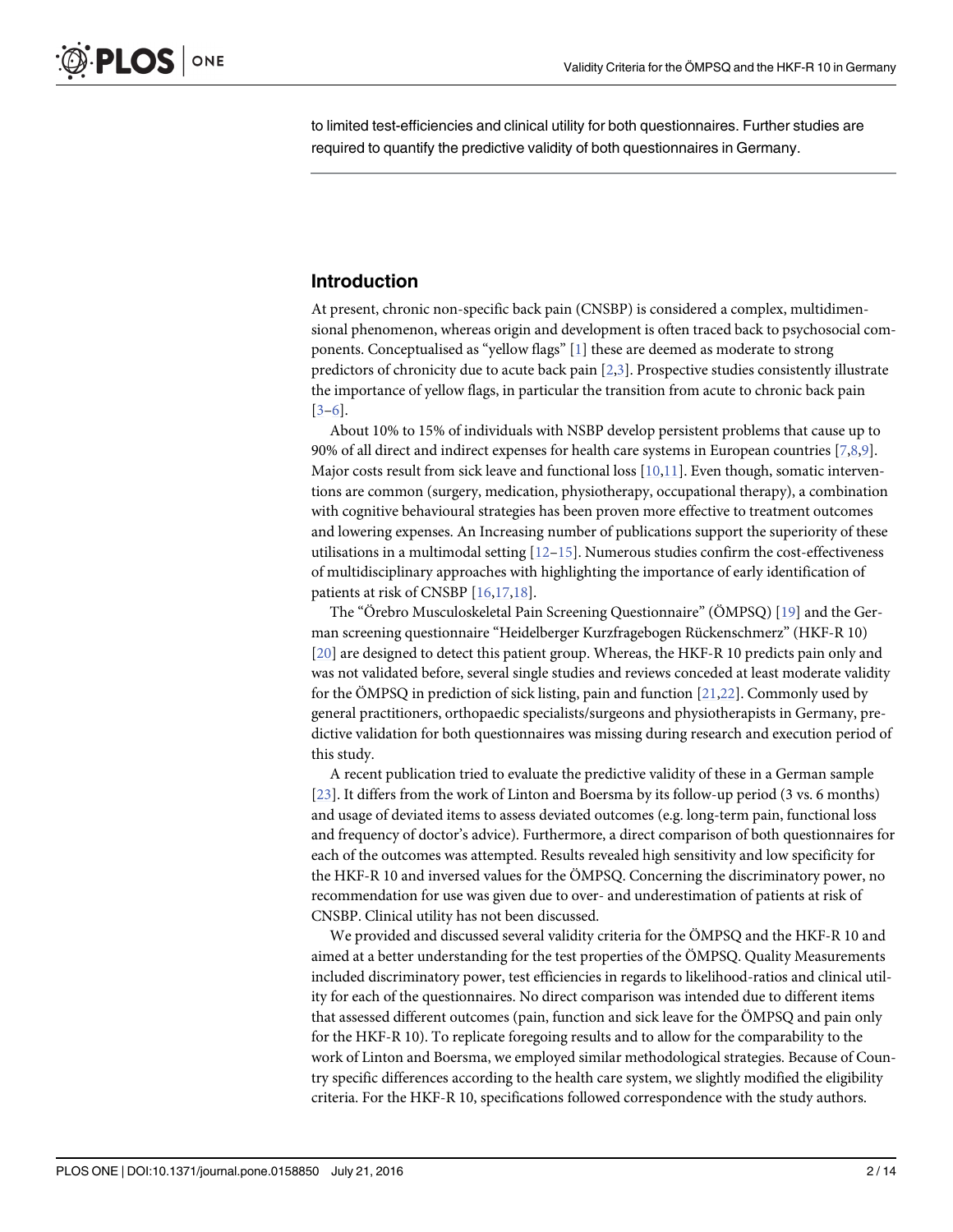### <span id="page-2-0"></span>Methods

The ethical review committee of the University of Heidelberg approved this study in April 2012. Data were collected between May 2012 and February 2013 as well as between November 2012 and August 2013. Primary and secondary care units were asked to participate by written or oral enquiry. Orthopaedic specialists, rehabilitation facilities and private physiotherapy practices were selected to reflect upon the typical scenario for help-seeking patients. Data collection was not limited to a specific geographic region; moreover, units in several Federal States of Germany were chosen. After obtaining the units' consent, sealed envelopes with questionnaires were sent out. Units were instructed to recruit patients who met the following eligibility criteria to participate:  $age > = 18$  years; lower or upper back pain in first or second episode that requires further treatment; if in second episode, a required pain-free interval of 12 or more months between treatment of first and second episode; pain in acute or sub-acute stage (duration < three months); amount of sick leave < 6 month during the past year; adequate German language skills. The "required pain-free interval" criterion was used to preclude patients in a chronic/chronic recurrent state of NSBP [[9](#page-11-0)].

Participating patients completed the questionnaire that combined all individual items of the HKF-R 10 and a German translation of the ÖMPSQ respectively. In line with specifications and approvement of the ethics review committee, this questionnaire contained two additional pages: a declaration of consent that must be signed by the participants and an information page to provide global information about this study. Futhermore, to prevent missing items an additional instructions page was also added to help patients in cases of uncertainty. Completed questionnaires were sent back to ER by the participating institutions. Following this, and after exclusion of questionnaires with non-signed declarations of consent random alphanumeric assignments were given to anonyms the individual data sets. The patients' data and date of receipt were stored separately in electronic form. Six months' later envelopes containing a follow-up questionnaire and a second envelope were sent to the participating patients directly. These did not contain any patient data except the alphanumeric assignment.

### Questionnaires

The ÖMPSQ is a widespread screening-questionnaire first developed in Sweden  $[24]$  to assess pain (5 items), functional ability (5 items), psychosocial (7 items) and work related variables (4 items) and is recognised in the German guideline for back pain [\[9\]](#page-11-0). The main intent was the early identification of psychosocial risk factors about sickness-related absenteeism. Its latest and modified version consists of 25 items [\[19,25](#page-12-0)]. Four items concerning sociodemographic information (age, gender, nationality, employment status) were excluded from scoring. Each item score ranged from 0 to 10 points except for three ranging from 1 to 10 points. For one of these 3 items with five categories (number of pain sites) the numbers were multiplied by two. To allow lower scores to indicate a lower risk, items 12, 16, 17, 21–25 have been inverted. Therefore, the linear total score ranged from 4 to 210 to identify individuals with low risk  $(< 90$ , medium risk (90–105) and high risk ( $> 105$ ). Two work related items included an addi-tional box "not working"(items 8, 17). If checked these were treated as a missing value [[25\]](#page-12-0). In reference to Linton and Boersma in 2003 [\[19\]](#page-12-0), the main outcome of sick leave was extended by adding functional ability and pain. A joining cut-off of 90 showed a sensitivity and specificity of 89%/65% for sick leave, 74%/79% for functional ability and 76%/70% for pain.

To evaluate the predictive validity for the ÖMPSQ we used a German translation developed by T. Kohlmann, C.O. Schmidt and M. Pfingsten in 2007. Development is based on international recommendations for self-reported measurements [[26](#page-12-0)], whereas two independent translations and one re-translation were conducted  $[23]$  $[23]$  $[23]$ . It differs slightly from the original ÖMPSQ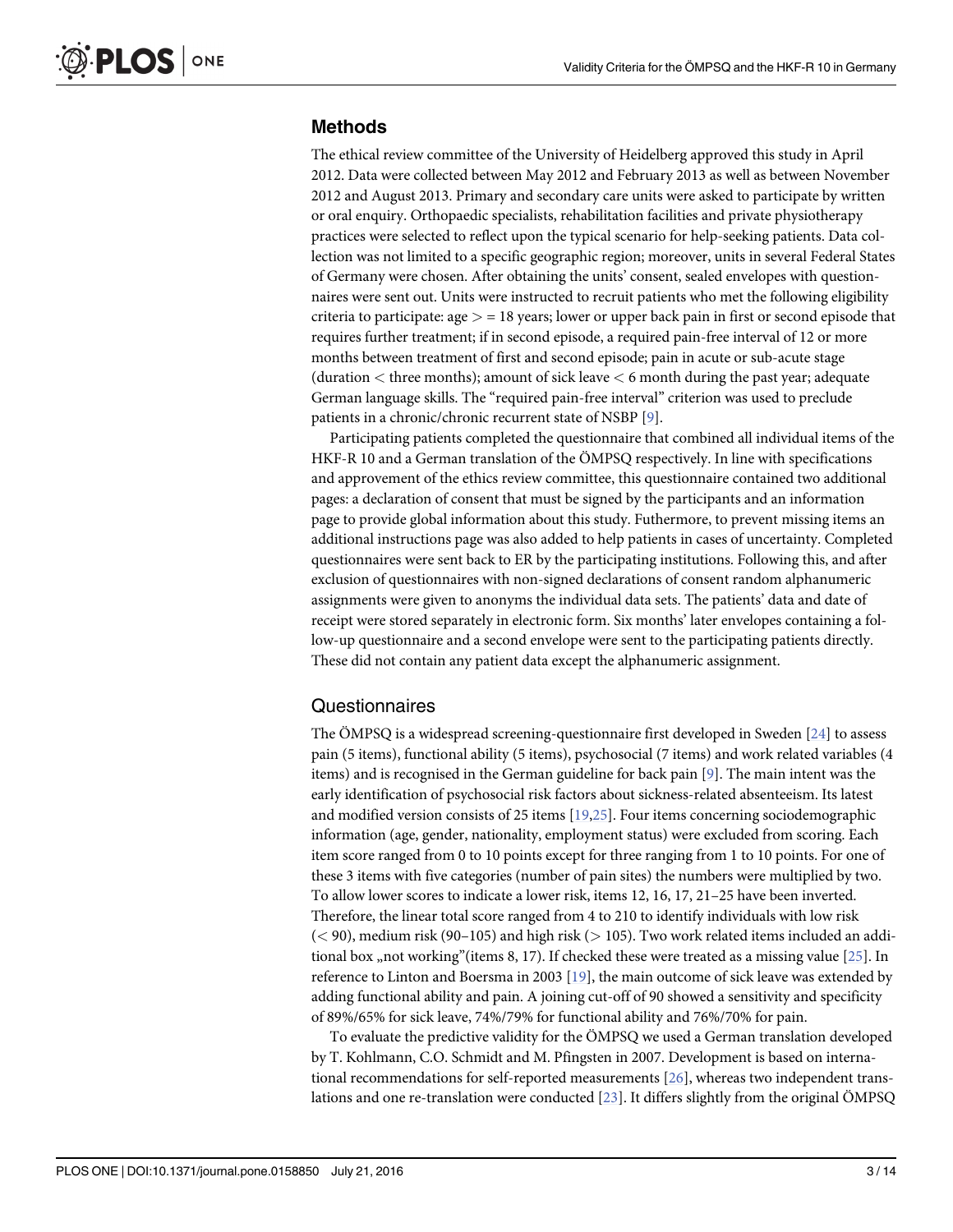by including six categories for the number of pain sites and three work related items instead of two with the additional box "not working"(items 8, 16, 17). One sociodemographic item concerning nationality had been removed. The total score ranged from 4 to 212 respectively. Cutoffs regarding the original ÖMPSQ changed in consequence  $(< 91, 91-106, > 106)$ .

The HKF-R 10 from 2006 [\[20\]](#page-12-0) was intended for the early identification of psychosocial risk factors about persisting pain. This questionnaire has been also recognised by the German guideline for back pain [\[9\]](#page-11-0). It consists of 27 items assessing sociodemographic information (gender and graduation), pain intensity and duration (4 items), efficacy of massage (1 item), the Zung's depression-scale (5 items) and the Kieler Schmerzinventar (KSI) consisting of catastrophising (5 items) and helpless-/hopelessness (9 items). Item 5 (average pain intensity during the last week) is excluded from scoring and should only be used as follow-up documentation. The nonlinear total score was computed by summation of negative and positive sum products using an underlying multiple regression model. Individuals were divided into 5 categories: low risk (score  $\langle$  = -2.5), probably low risk (-2.5  $\langle$  score  $\langle$  = 8), no prediction possible (8  $\langle$  score  $\langle$ 28), probably high risk (28  $<$  = score  $<$  37), high risk (score  $>$  = 37). Sensitivity for outcome of pain was stated with 75% and specificity with 79%.

### Outcomes, Key-Variables and Follow-Up Questionnaire

About our study approach to replicate the ÖMPSQ in a German sample, we strictly followed the methodology of the original study in defining the key items and assessing the outcomes of pain, sick leave and function after six months. Regarding the HKF-R 10 (not validated during this study period), specifications set by EN were used to assess the outcome of pain.

The follow-up questionnaire was designed to assess the outcomes referenced above. It included all individual items of both questionnaires at first data collection to provide additional information if needed. Items to assess the outcomes read as follows.

Sick leave for the ÖMPSQ was assessed by adding self-reported days of sickness related absenteeism during the follow-up period (equivalent to item 6 but with a duration changed from 12 to 6 months). For function, the activity related items 21–25 were used.

Pain was assessed by pain intensity and pain frequency during the last 3 months (items 10  $+11$ ).

For the HKF-R 10 item 5 considering the average pain intensity during the last week was used to assess outcome of pain. As mentioned previously, this item was excluded from scoring at baseline.

Outcomes for the ÖMPSQ were defined as follows.

Self-reported sick leave was divided into three groups: individuals with no sick leave (0 days), with short-term sick leave (1–30 days) and long-term sick leave (> 30 days). Defining sensitivity and specificity is prevented by using variables with non-dichotomous characteristic attributes. Therefore, ordinal or metric endpoints of outcome variables with more than two categories were artificially dichotomised to classify patients as "test-negative" (recovered) or "testpositive" (not recovered) only. Although loosing subgrouping information we dichotomised self-reported sick leave to divide patients with no sick leave (0 days) from those with short or long-term sick leave  $(> 0 \text{ days})$ .

For function the scores of items 21–15 were summed (possible range 0–50) and a cut-off point at 45 was set to separate recovered from non-recovered patients ( $>$  = 45 recovered,  $<$  45 not recovered). Pain for the ÖMPSQ was defined by multiplying items 10+11 (possible range 0–100). The cut-off was set at 17 to separate recovered from non-recovered patients (< 17 recovered,  $>$  = 17 not recovered). For the HKF-R 10 we used a cut-off set at 30 to separate recovered from non-recovered patients ( $<$  30 recovered,  $>$  = 30 not recovered).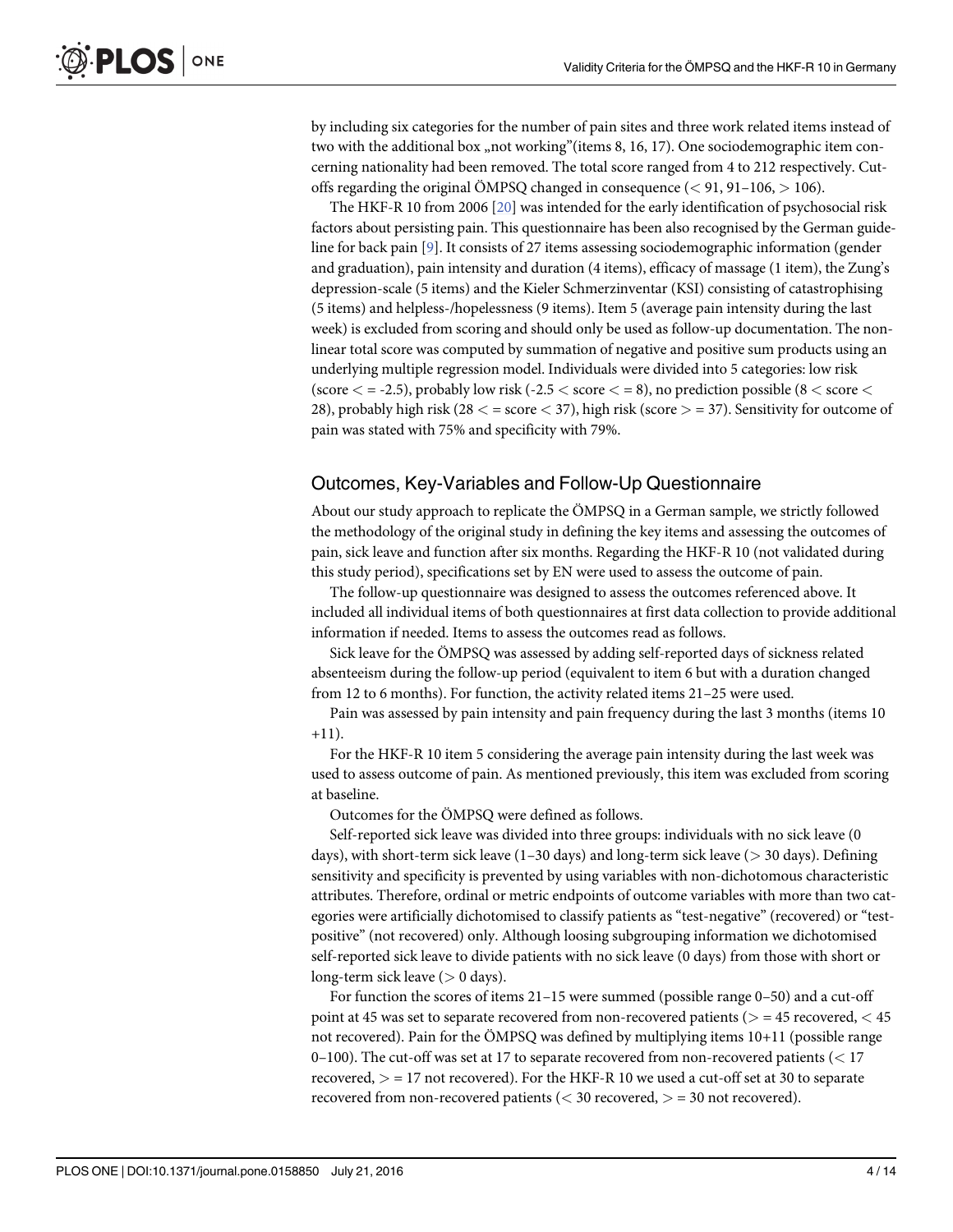### <span id="page-4-0"></span>Raw data handling and statistical analysis

For input and processing, such as computing of total scores and sub-scores MS Excel 2013 for Windows was used. Each data set contained items of both questionnaires and was divided into two partial data sets to handle raw data validation and further statistical analyses for each of the questionnaires. Missing values were not allowed for the HKF-R 10. For the ÖMPSQ we followed Linton's approach to allow total score mean substitution [\[25\]](#page-12-0). Regarding the 3 checkboxes "not working" (treated as a missing value) we decided to allow a maximum of 3 substitutions, which is about 14% of 21 available items. In case of double entries on these items, an existing VAS-value overrides a checkbox value to avoid impending mean substitution. Raw data for each partial dataset was treated as valid if it had ended up in completeness  $(OMPSQ = 21$  items, HKF-R  $10 = 27$  items). Invalid partial data sets were excluded.

IBM SPSS Statistics 20.0 and XLSTAT 2013 for Windows were used for calculations. The statistical significance level was set to 5% ( $\alpha$  = 0.05) and the confidence interval (CI) to 95%.

Preliminary analyses of variance (ANOVA) were conducted to evaluate relationships between scoring levels at baseline and the characteristic attributes of the outcome variables. The level of mean differences between a low or a high total score at baseline (indicating a lower or a higher risk of CNSBP) and the outcome classification at follow-up (recovered/not recovered) indicates a missing or existing relationship.

To evaluate the discriminatory ability of both questionnaires, ROC curve analyses (Receiver Operation Characteristics) were conducted. The area under the curve (AUC) has been deemed as the most common measure of quality of information [\[27,28,29](#page-12-0)]. All additional information was provided by the corresponding tables of the ROC-curve coordinate points and its dependent values. Included measurements were cut-offs, sensitivity and specificity, prevalence's, positive and negative likelihood-ratios/predictive values (PLR, NLR, LR, PPV, NPV, PV), accuracy of estimation (AAC) and sum of distributions. As recommended elsewhere, the Youden-Index  $(J = (Sensitivity+Specificity)-1)$  was used to determine the optimal (statistical) cut-off that proves the maximum potential effectiveness between sensitivity and specificity and affects the derived likelihood-ratios as well as the predictive values inside a sample [\[30,31\]](#page-12-0). The PPV and NPV (post-test probabilities) mainly depend on the prevalence of a disease (pre-test probabilities). In case of a sample's prevalence that did not match the epidemiological one in the German population (10–15%), we followed statistical recommendations to re-calculate the PPV and NPV.

Classifications of test efficiencies concerning likelihood-ratios and its relationship to prevalence and predictive values are based on references that were found elsewhere [\[32,33,34](#page-12-0)]. Quality measurement of AUC's and sum levels of sensitivity and specificity were classified for reference as follows:  $\langle 70\% \text{ (sum} < 140\%) = \text{low value}$ ; 70–80% (sum  $> 140\%$ ,  $< 160\%$ ) = moderate value, 80–90% (sum 160%–180%) = good or high value,  $> 90\%$  (sum  $> 180\%$ ) = very good or very high value (based on [\[32,34\]](#page-12-0)). Tables 1 and [2](#page-5-0) illustrate these classifications.

|  | Table 1. Test efficiencies in regard to likelihood-ratios. |
|--|------------------------------------------------------------|
|--|------------------------------------------------------------|

| <b>Positive Likelihood-Ratio</b> | <b>Negative Likelihood-Ratio</b> | <b>Test Efficiency</b> |
|----------------------------------|----------------------------------|------------------------|
| >10                              | 0.10                             | very high / very good  |
| $5 - 10$                         | $0.1 - 0.2$                      | high /good             |
| $2 - 5$                          | $0.2 - 0.5$                      | Moderate               |
| $1 - 2$                          | $0.5 - 1.0$                      | LOW                    |

based on Mühlhauser and Höldke, 1999; Bender, 2001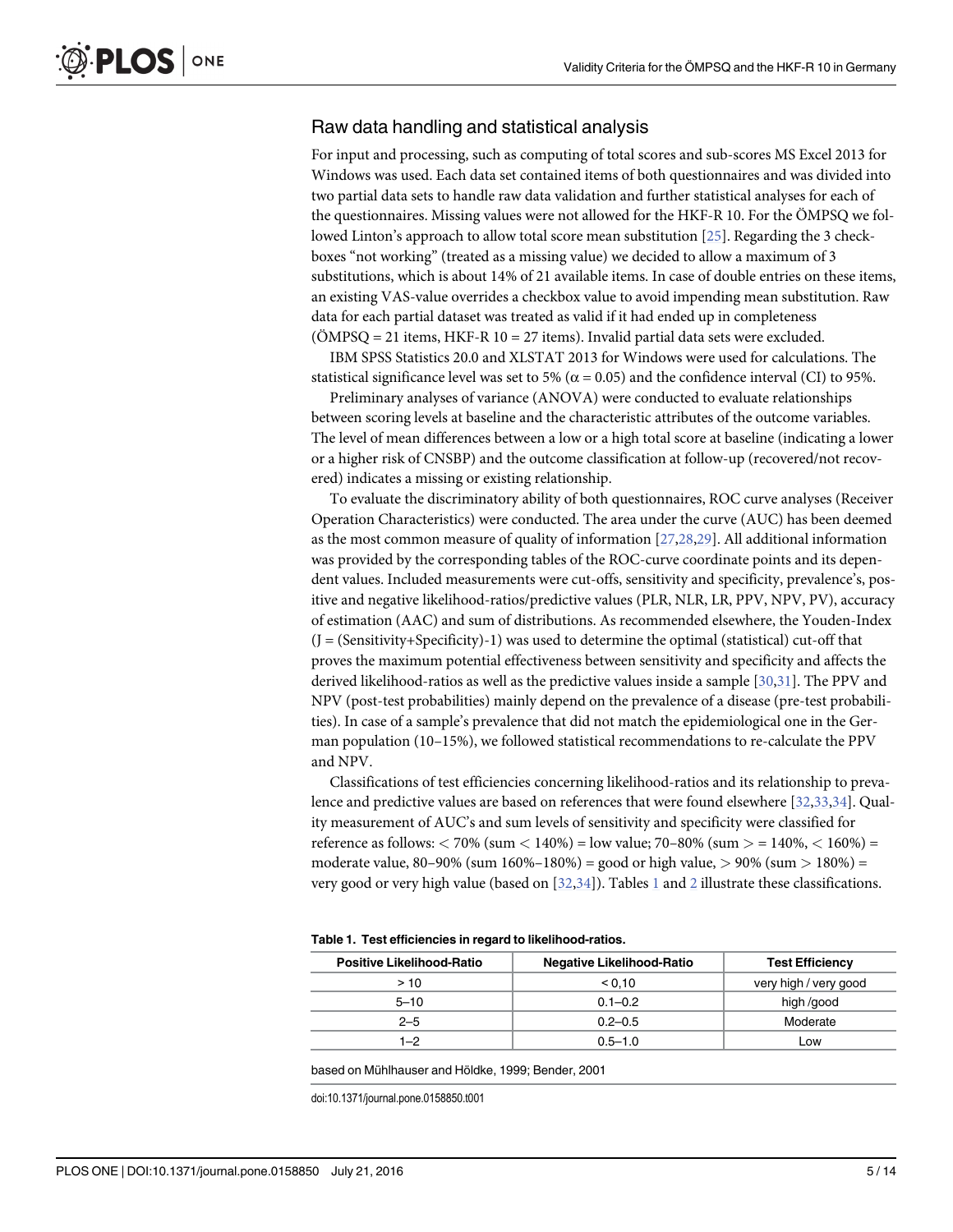| <b>Prevalence</b> |                                                   | <b>Very high Test Efficiency</b> | <b>Moderate Test Efficiency</b>                   |            |  |  |
|-------------------|---------------------------------------------------|----------------------------------|---------------------------------------------------|------------|--|--|
|                   | Sensitivity and Specificity = 0.95,<br>$PLR = 19$ |                                  | Sensitivity and Specificity = 0.7,<br>$PLR = 2.3$ |            |  |  |
|                   | <b>PPV</b>                                        | <b>NPV</b>                       | <b>PPV</b>                                        | <b>NPV</b> |  |  |
| 90%               | 99.4%                                             | 67.9%                            | 95.5%                                             | 21%        |  |  |
| 50%               | 95.0%                                             | 95.0%                            |                                                   | 70%        |  |  |
| 10%               | 67.9%                                             | 99.4%                            | 21%                                               | 95%        |  |  |
| $1\%$             | 16.1%                                             | $>99.9\%$                        | 2.3%                                              | 99.6%      |  |  |
| 0.1%              | 1.9%                                              | 100%                             | 0.2%                                              | >99.9%     |  |  |
| 0.01%             | $< 0.2\%$                                         | 100%                             | $< 0.1\%$                                         | 100%       |  |  |

#### <span id="page-5-0"></span>[Table 2.](#page-4-0) Dependencies between predictive values and prevalence.

based on Mühlhauser and Höldke 1999; Bender, 2001; Grimes and Schulz, 2005

doi:10.1371/journal.pone.0158850.t002

### **Results**

In total, 11 physiotherapy practices, 7 orthopaedic practitioners and 2 rehabilitation facilities agreed to participate. During the first data collection, 435 questionnaires were sent out of which 270 were completed. Unsigned declarations of consent  $(n = 4)$  and written withdrawal from study ( $n = 1$ ) reduced the total number of questionnaires at baseline to  $n = 265$ . Raw data validation reduced the total amount of valid partial data sets at baseline to  $n = 241$  for the  $\ddot{O}MPSQ$  and  $n = 242$  for the HKF-R 10.

During follow-up, 133 questionnaires were returned. Missing mandatory case-boundaries of the total score at baseline and non-empty values of key variables at follow-up led to sub-samples with a reduced sample size. The sub-samples were as follows: HKF-R 10 pain ( $n = 128$ ); ÖMPSQ pain and function (n = 122), sick leave (n = 108). Tables  $\frac{3}{2}$  and  $\frac{4}{2}$  depicts all sum distributions of data sets at baseline and at follow-up.

#### Table 3. Sum distributions of data sets in regard to outcome variables at baseline.

| <b>First data collection</b>       | <b>ÖMPSQ</b> | <b>HKF-R10</b> |
|------------------------------------|--------------|----------------|
| $N = 270$                          |              |                |
| 4 unsigned declarations of consent |              |                |
| 1 written withdrawal from study    |              |                |
| $N = 265$                          |              |                |
| Raw data validation negative       | 24           | 23             |
| N                                  | 241          | 242            |
|                                    |              |                |

doi:10.1371/journal.pone.0158850.t003

#### Table 4. Sum distributions of data sets in regard to outcome variables at follow-up.

| <b>Follow-Up</b>                                                             |      | <b>ÖMPSQ</b>     |     | <b>HKF-R10</b> |  |
|------------------------------------------------------------------------------|------|------------------|-----|----------------|--|
| $N = 133$ of 265                                                             | Pain | Sick Leave   Fkt |     | Pain           |  |
| Missing outcome variables (by list)                                          | 0    | 17               | 0   | 0              |  |
| N                                                                            | 133  | 116              | 133 | 133            |  |
| Valid data sets at baseline without bonds to outcome variables (by<br>cases) | 11   | 8                | 11  | 5              |  |
| N                                                                            | 122  | 108              | 122 | 128            |  |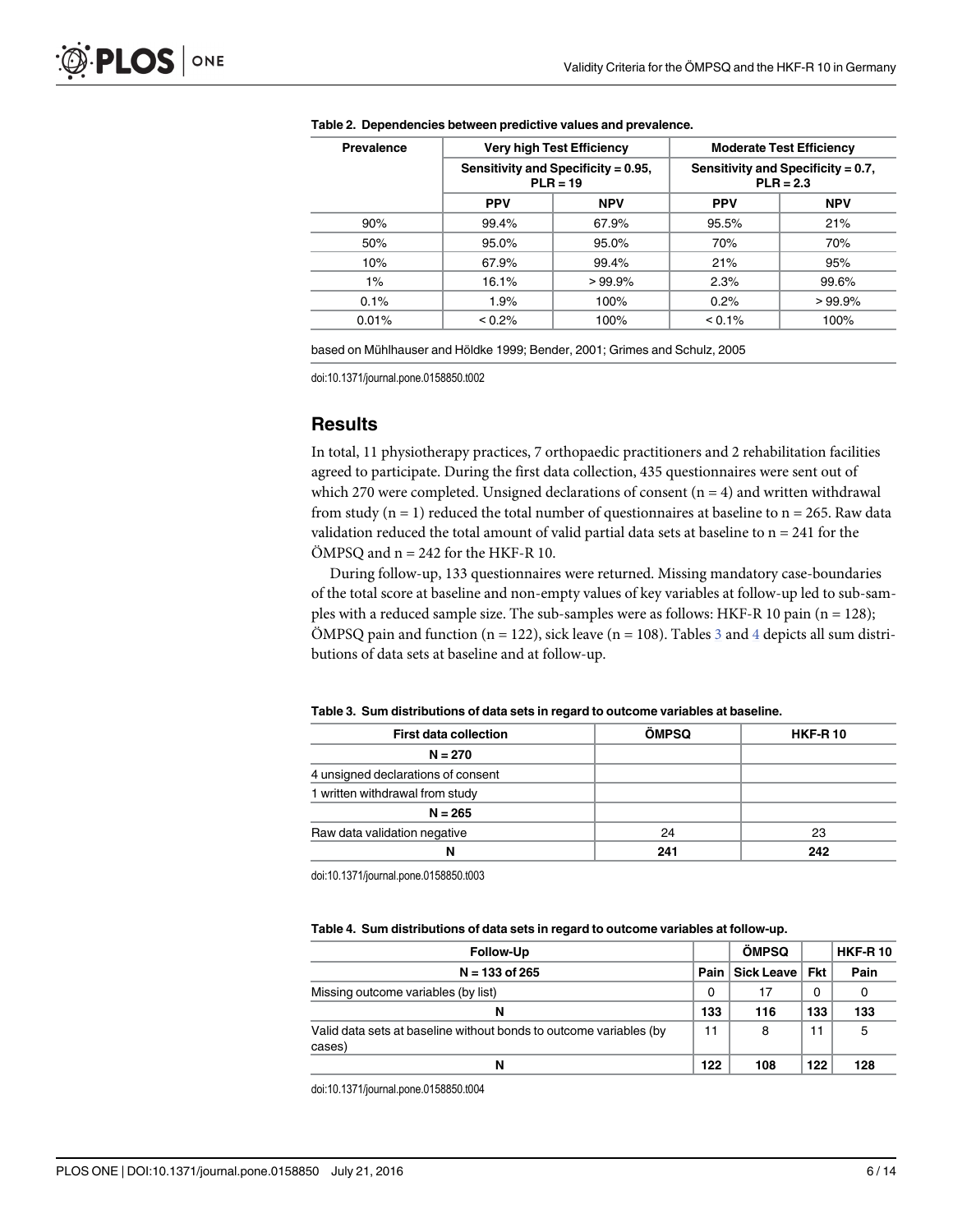Total mean substitution was applied to 69 of 93 incomplete data sets for the ÖMPSQ. 46 substitutions were traced back to participants who indicated that they were currently "not working" by ticking the respective box for one or all of the three work related items. In 16 cases, neither the scales nor the checkboxes were ticked. It should be emphasised that this item group was often commented on by participants ( $n = 50$  of 265).

### Baseline Characteristics

For the ÖMPSQ ( $n = 241$ ) the mean age was 43 years, 65% of this distribution were female and 49% were full-time working. 63% of the participants reported multiple pain sites. Sicknessrelated absenteeism due to pain for more than a minimum of one day during the past year was reported by 37% of this sample. Pain duration of more than one week was reported by 94% of all participants and 15% reported pain durations of longer than 24 weeks. Mean pain intensity during the last week was 5.5 and 4.8 during the past 3 months. Mean pain frequency during the past three months was 6.

Distributions for the HKF-R 10 ( $n = 242$ ) read as follow: 67% were female and 42% reported O-Level graduation. Pain duration of more than 8 days was indicated by 88% of the participants and multiple pain sites were stated by 59%. Pain relief after massage was reported by 52%. The mean pain intensity during the last week was 53.2 (range 0–100), and the best pain intensity was 27.9; mean accepted pain intensity after successful treatment was 11.6.

Tables A-E in [S1 Data](#page-10-0) provide descriptive measures such as frequencies of completed questionnaires for each geographic region, total scores in outcome groups, tests on normal distribution and sociodemographic data with average scores of all individual items.

### Follow-Up—Means

Preliminary analyses of variance revealed a strong relationship between scores at baseline and the outcome attributes of pain, function and sick leave after six months (ÖMPSQ Pain, p < 0.001; HKF-R 10 Pain, p < 0.002; ÖMPSQ Function, p < 0.001; ÖMPSQ Sick leave, p < 0.001). Full ANOVA related calculations are outlined in Tables F-H in [S1 Data](#page-10-0).

### Follow-Up—Discriminative Abilities

As indicated in Table 5, ROC-curve AUC-levels for both questionnaires were statistically significant for each of the outcome groups. Results underscore the assumption that the discriminatory ability for each screening instrument is better than chance, with ÖMPSQ qualities

| <b>Test result Variables: Total Scores</b> | TN | <b>FP</b> | TP. | <b>FN</b>      | Prevalence | Area  | Std. Error <sup>a</sup> | Asymptotic Sig. <sup>b</sup> | <b>Asymptotic 95% Confidence</b><br>Interval |                    |
|--------------------------------------------|----|-----------|-----|----------------|------------|-------|-------------------------|------------------------------|----------------------------------------------|--------------------|
|                                            |    |           |     |                |            |       |                         |                              | <b>Lower Bound</b>                           | <b>Upper Bound</b> |
| ÖMPSQ Pain                                 | 46 | 15        | 44  | 17             | 50%        | 0.785 | 0.041                   | 0.000                        | 0.706                                        | 0.865              |
| ÖMPSQ Sick leave                           | 58 | 10        | 25  | 15             | 37%        | 0.738 | 0.054                   | 0.000                        | 0.632                                        | 0.843              |
| ÖMPSQ Functional Ability                   | 33 | 25        | 62  | $\overline{2}$ | 52%        | 0.818 | 0.038                   | 0.000                        | 0.742                                        | 0.893              |
| HKF-R10 Pain                               | 32 | 6         | 45  | 45             | 70%        | 0.678 | 0.050                   | 0.001                        | 0.581                                        | 0.775              |

Table 5. ROC-Analyses—Areas Under the Curve.

Each test result variable has at least one tie between the positive actual state group and the negative actual state group. Statistics may be biased.

Abbreviations: TN = True Negative; FP = False Positive; TP = True Positive; FN = False Negative

<sup>a</sup>. Under the nonparametric assumption

 $<sup>b</sup>$ . Null hypothesis: true area = 0.5</sup>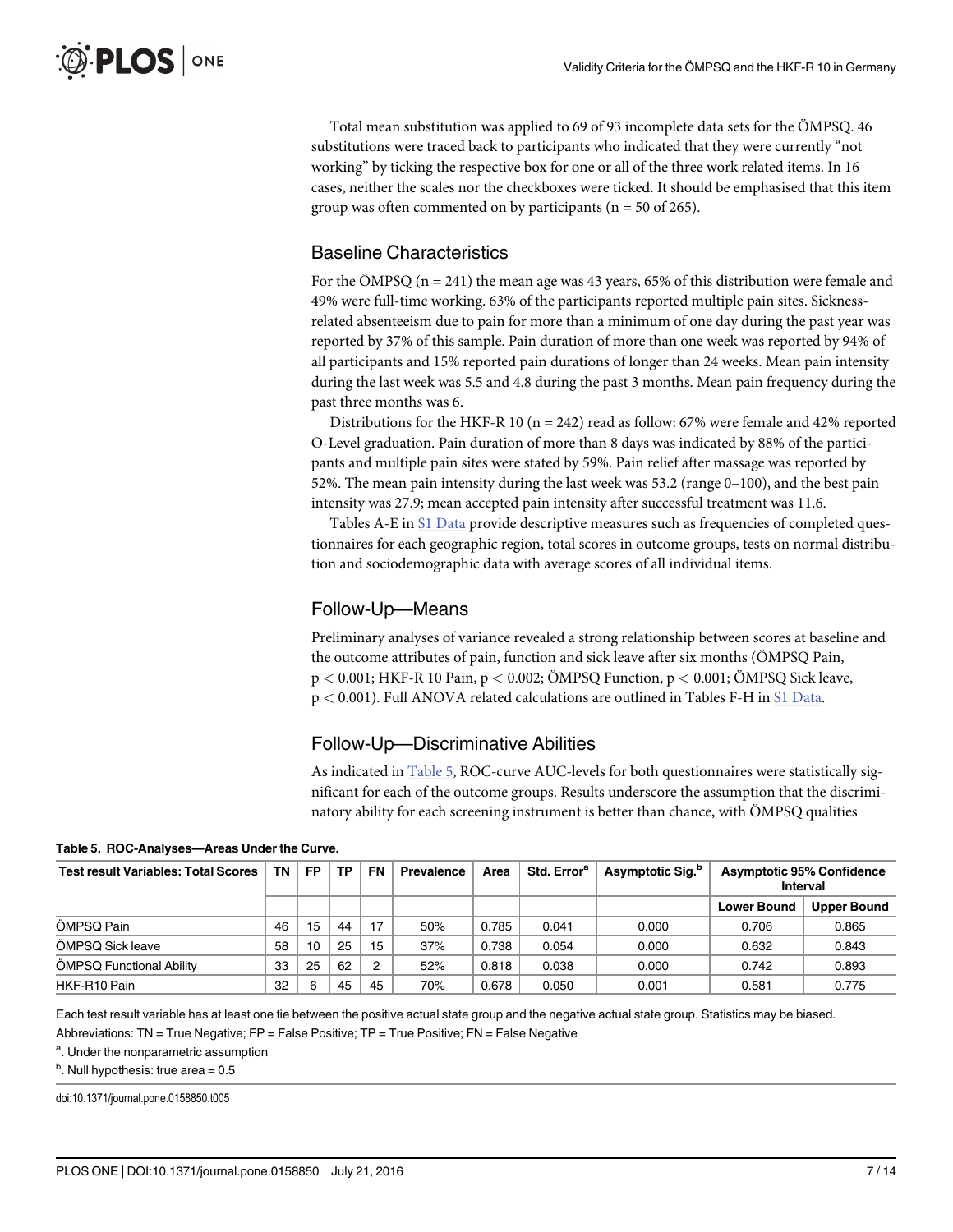<span id="page-7-0"></span>ranging from moderate to good and a quality for the HKF-R 10 that was close to moderate. Generated ROC plots for each test variable can be found in Figures A-D in [S2 Data.](#page-11-0)

### Follow-Up—Predictive Validity Criteria

Table 6 shows all the predictive parameters for each outcome group. Underlying tables of ROC-curve coordinate points with extensive additional information are shown in Tables A-D in [S2 Data](#page-11-0).

With a total score related cut-off of 84 in prediction of pain, moderate and balanced values were observed for the ÖMPSQ (sensitivity 72%, specificity 75%). Prediction of function showed very high sensitivity (97%) and low specificity (57%) with a total score cut-off of 71. In contrast and with inversed proportions, a total score cut-off of 92 predicted sick leave with low sensitivity (63%) and high specificity (85%). The same applied to prediction of pain for the HKF-R 10 (sensitivity 50%, specificity 84%) with a total score cut-off of 46. Predictive ACC levels for outcomes ranged between low for the HKF-R 10 in pain, moderate for the ÖMPSQ in pain and sick leave and close to high in function. As seen, our results revealed clearly lower cut-offs for the ÖMPSQ in outcomes of pain and function than by Linton and Boersma [[19](#page-12-0)]. For the HKF-R 10 a cut-off clearly higher than the recommended one of 37 was observed [\[20\]](#page-12-0).

| <b>Instrument by Outcome</b> | Cut-Off         | <b>Prevalence</b>   | <b>Sensitivity</b> | <b>Specificity</b> | <b>PLR</b> | <b>NLR</b> | <b>PPV</b> | <b>NPV</b> | <b>ACC</b> |
|------------------------------|-----------------|---------------------|--------------------|--------------------|------------|------------|------------|------------|------------|
|                              | 84 <sup>a</sup> | 50% °               | 0.72               | 0.75               | 2.93       | 0.37       | 0.75       | 0.73       | 0.74       |
| ÖMPSQ                        |                 | $10\%$ <sup>d</sup> |                    |                    |            |            | 0.25       | 0.96       |            |
| Pain                         | 76 b            | 50% <sup>c</sup>    | 0.87               | 0.53               | 1.83       | 0.25       | 0.65       | 0.80       | 0.70       |
|                              |                 | 10% <sup>d</sup>    |                    |                    |            |            | 0.17       | 0.97       |            |
|                              | 92              | $37\%$              | 0.63               | 0.85               | 4.25       | 0.44       | 0.71       | 0.80       | 0.77       |
|                              |                 | 10% <sup>d</sup>    |                    |                    |            |            | 0.32       | 0.95       |            |
| ÖMPSQ                        | 84 <sup>a</sup> | 37% c               | 0.70               | 0.71               | 2.38       | 0.43       | 0.58       | 0.80       | 0.70       |
| Sick Leave                   |                 | 10% <sup>d</sup>    |                    |                    |            |            | 0.21       | 0.96       |            |
|                              | 76 b            | 37% c               | 0.80               | 0.44               | 1.43       | 0.45       | 0.46       | 0.79       | 0.57       |
|                              |                 | $10\%$ <sup>d</sup> |                    |                    |            |            | 0.14       | 0.95       |            |
|                              | 72              | 52% c               | 0.97               | 0.57               | 2.25       | 0.06       | 0.71       | 0.94       | 0.78       |
| ÖMPSQ                        |                 | $10\%$ <sup>d</sup> |                    |                    |            |            | 0.20       | 0.99       |            |
| Functional                   | 84 <sup>a</sup> | 52% c               | 0.70               | 0.76               | 2.91       | 0.39       | 0.76       | 0.70       | 0.73       |
| Ability                      |                 | $10\%$ <sup>d</sup> |                    |                    |            |            | 0.25       | 0.96       |            |
|                              | 76 <sup>b</sup> | 50% c               | 0.92               | 0.60               | 2.33       | 0.13       | 0.72       | 0.88       | 0.77       |
|                              |                 | $10\%$ <sup>d</sup> |                    |                    |            |            | 0.21       | 0.99       |            |
|                              | 46              | 70% c               | 0.50               | 0.84               | 3.17       | 0.59       | 0.88       | 0.42       | 0.60       |
|                              |                 | $10\%$ <sup>d</sup> |                    |                    |            |            | 0.26       | 0.94       |            |
| <b>HKF-R10</b>               | 37 <sup>a</sup> | 70% c               | 0.62               | 0.63               | 1.69       | 0.60       | 0.80       | 0.41       | 0.63       |
| Pain                         |                 | 10% <sup>d</sup>    |                    |                    |            |            | 0.16       | 0.94       |            |
|                              | 20 <sup>b</sup> | 70% <sup>c</sup>    | 0.86               | 0.29               | 1.20       | 0.50       | 0.74       | 0.46       | 0.69       |
|                              |                 | 10% <sup>d</sup>    |                    |                    |            |            | 0.12       | 0.95       |            |

Table 6. ROC-Analyses—Cut-off associated parameters of validity for each screening-tool taken from the ROC-curve coordinate point.

Values rounded; rows with optimal cut-offs in regard to sensitivity and specificity (calculated by the Youden-Index) are outlined bold

Abbreviations: PPV/NPV = positive/negative predictive value; PLR/NLR = positive/negative likelihoodratio; ACC = Accuracy

<sup>a</sup>. Cut-Off example with a balanced proportion between sensitivity and specificity

<sup>b</sup>. Cut-Off example with a sensitivity of 80% at minimum

<sup>c</sup>. prevalence within the sample

<sup>d</sup>. estimated prevalence in the German population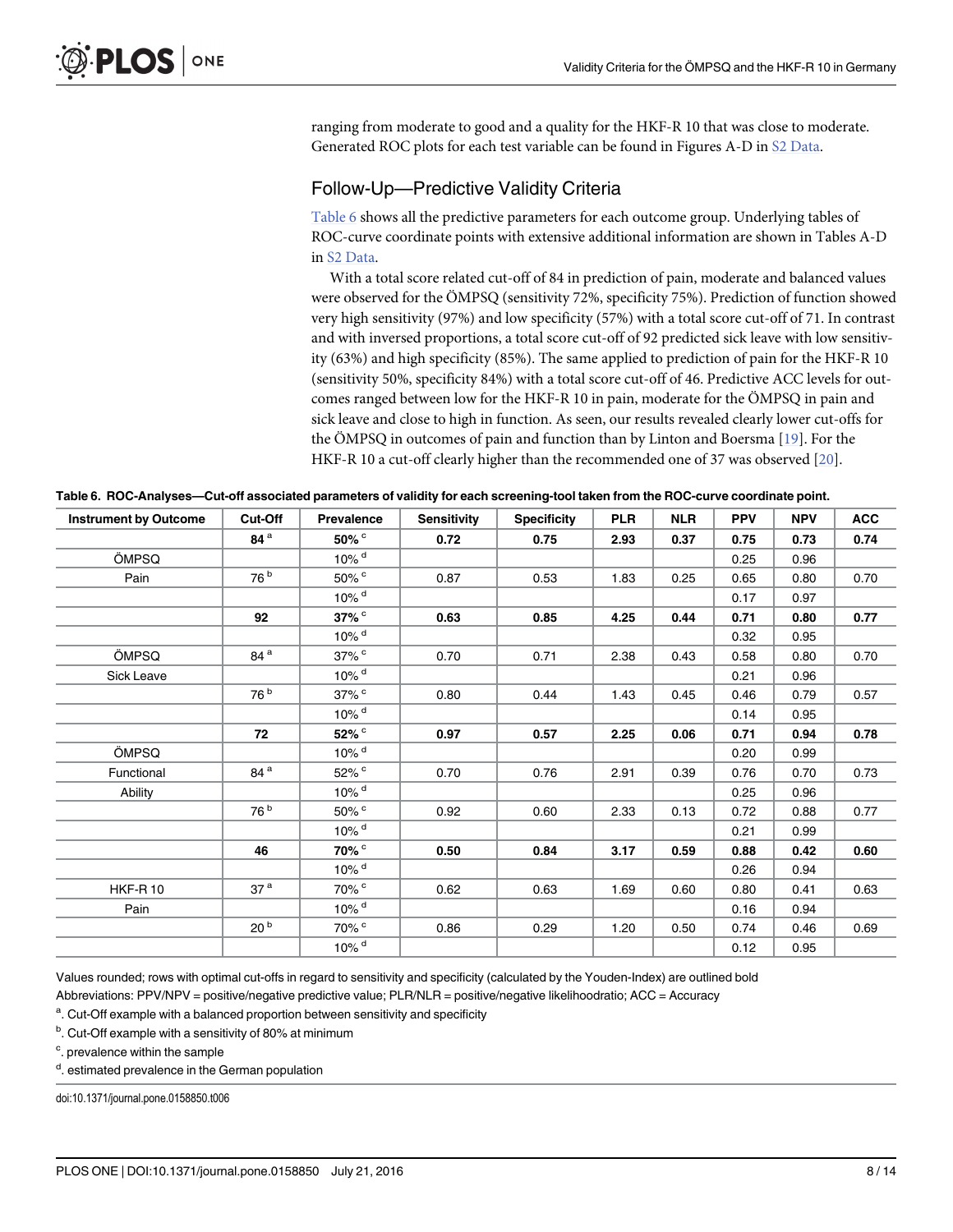<span id="page-8-0"></span>As quality of LR's rely on levels of sensitivity and specificity as well as on balanced proportions between both; the resulting test efficiencies could be classified as moderate at maximum for all outcomes of the questionnaires (see Tables  $1$  and  $2$ ). LR's can be used to calculate the prevalence-dependent post-test probabilities of a disease (PPV and NPV). Post-test probabilities affect the clinical utility of a screening-tool by determining if further testing for a single patient due to test results is required or not. The samples' prevalence appeared to be high and did not reflect the estimated prevalence rate of 10%–15% in the German population. Although PPV's were all moderate for the ÖMPSQ (71–75%) and good for the HKF-R 10 (88%) within the sample, [Table 6](#page-7-0) highlights a subsequent fall-down below 33% if these were compared with a prevalence of 10% in the German population.

[Table 6](#page-7-0) also provides some total score cut-off examples (taken from tables of the ROCcurve coordinate points) to compare changes in quality measurements. If intention is to decrease false-negative results, a lowered cut-off may be chosen to increase sensitivity at cost of some specificity (rising amount of false-positive result). As seen, a cut-off of 20 for the HKF-R 10 and a joining one of 76 for all of the ÖMPSQ outcomes raised the sensitivity levels to at least 80%. Specificity became low in all these cases. Except for the ÖMPSQ's prediction of function this was also true for the PLR's and PPV's. ACC levels were also lowered except for the HKF-R 10 with a value close to moderate. With an intention to find balanced values between sensitivity and specificity, a lowered cut-off of 37 for the HKF-R 10 and a joining one of 84 for the ÖMPSQ (based on prediction of pain) might be chosen. PLR's, PPV's and ACC levels changed in a similar way as in the previous cut-off example.

### **Discussion**

In reference to the work of Linton and Boersma and Neubauer et al. [\[19,20\]](#page-12-0) we provided quality measurements of predictive validity for the ÖMPSQ and the HKF-R 10 in a German sample using ROC-Curve analyses. Preliminary ANOVA related results agree with findings of the referenced study [[19](#page-12-0)] that prediction of pain, functional ability and amount of sickness related absenteeism after six months are influenced by psychosocial characteristics.

AUC-values of generated ROC-plots showed moderate and good discriminative levels for outcomes of the ÖMPSQ and a level close to moderate for outcome of the HKF-R 10. Findings for the ÖMPSQ agreed with several previous studies that also used ROC-Curve analyses to evaluate the predictive validity [\[21,22](#page-12-0),[35](#page-12-0)].

### Sensitivity and Specificity

As done by Linton and Boersma, we also provided cut-off examples to fit for high sensitivity or for balanced proportions between sensitivity and specificity. Additionally, and more important, optimised statistical cut-offs determined by the Youden-Index for each outcome group were provided.

Regarding these cut-offs and the intent of both questionnaires to reach high hit rates (sensitivity), agreement to Linton and Boersma exists in a moderate discriminative ability to identify patients at risk or no risk of persistent pain symptoms. Our results did not confirm their findings that tried to underline a high discriminatory power for sick listing.

Although sensitivity for outcome of function was very high, specificity was low and slightly above chance. This combination tends to overestimate patients at risk of CNSBP due to a rising number of false-positive results. An inversed proportion however, tends to underestimate the number of patients at risk by a rising amount of false-negatives. This is seen in prediction of sick leave for the ÖMPSQ and of pain for the HKF-R 10. In this regard, power of discrimination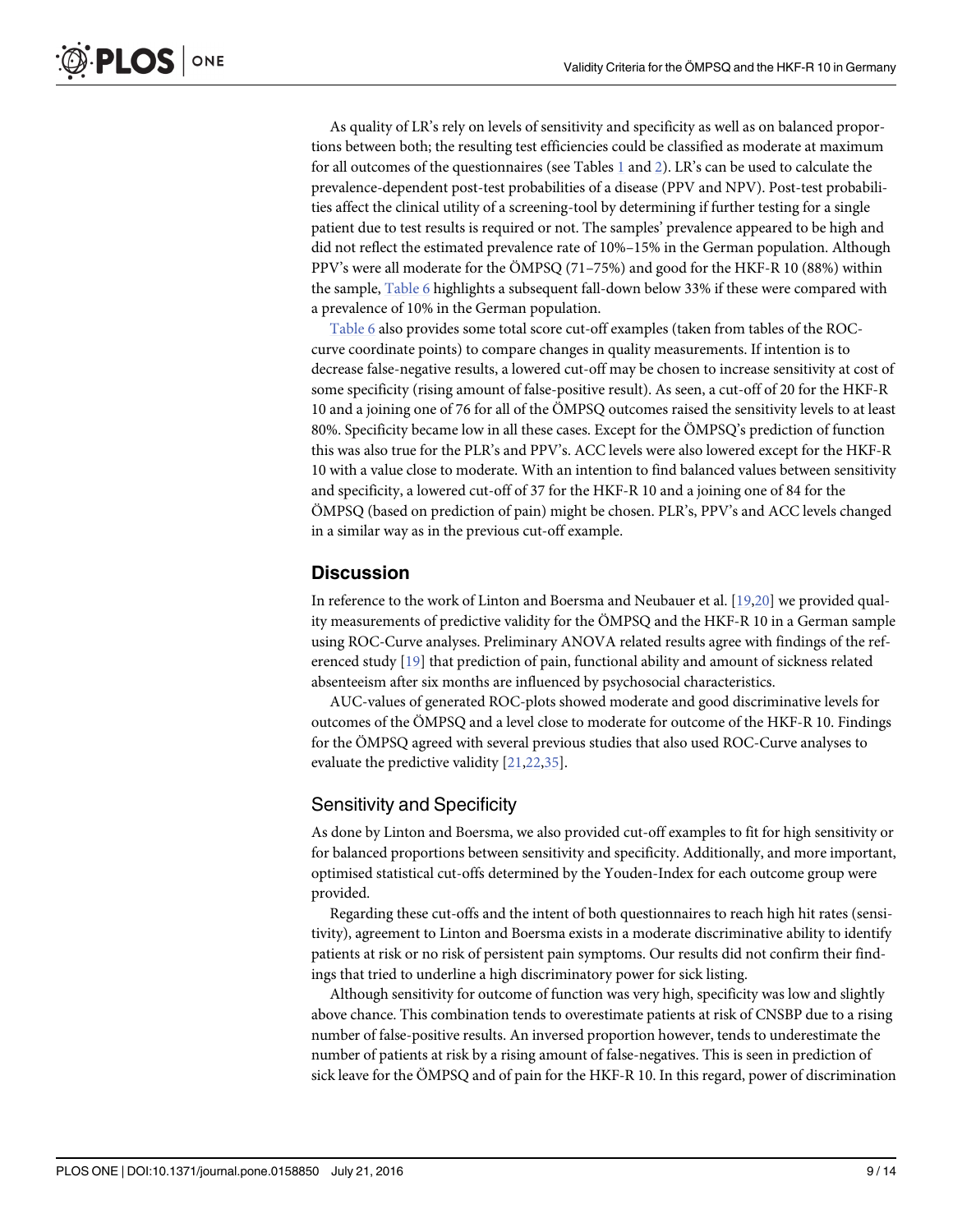<span id="page-9-0"></span>seems to be ambiguous and should be considered with care. To get around this, the provided cut-off example of 84 for all outcome groups should be favoured. This cut-off increases utilisation by unifying three different cut-offs, balances proportions and provides at least an overall moderate discriminative ability for the ÖMPSQ. Similarly, a cut-off of 37 for the HKF-R 10 that equals the original study should be recommended.

### Likelihood-Ratios, Test-Efficiencies and Predictive Values

Predictive validity of a screening-tool should include quality measurements of test efficiencies and clinical utility. Test-efficiencies regarding the intent of these questionnaires describe the power of LR's to change the pre-test probability at risk of CNSBP to a sufficient PPV if the test result was positive. PPV's will always be low if pre-test probabilities (such as the prevalence) are low—regardless of the power of LR's. Compared with an established prevalence in the German population, inadequate representation of prevalence's within our sample led to inadequate PPV's. This is seen in our findings when trying to re-calculate the PV's. In these cases, we encourage recommendations to use the prevalence independent LR's instead. At least, these were moderate for all outcomes of both questionnaires.

### Weaknesses

Although strict eligibility criteria were chosen to minimise the amount of individuals' that were in (recurrent) chronic state of NSBP at baseline, a potential selection bias could not be ruled out. This was indicated by reported pain duration for the ÖMPSQ of more than 24 weeks by 15% of all participants (43% in the original study). In addition, selection of participating patients by physicians and physiotherapists was maybe biased by their subjective view that patients were willing to cooperate and/or had an already existing higher risk of CNSBP. This may explain high prevalences within the sub-samples. Furthermore, by conducting ROC-Curve analyses that require dichotomised values, we lost subgrouping information that were originally available by graded classifications of both questionnaires.

Applying the methodological approach of Linton and Boersma in 2003, our study suffers from the same limitations. Some of the dependent variables have not been assessed by independent variables. This was true for the outcomes of function and pain. As already mentioned by Linton and Boersma, assessment by items that were part of the questionnaire itself (and were included in scoring) may inflate statistical results.

As seen, heterogeneous cut-offs within our sample for ÖMPSQ outcomes impede evaluation for examiners. These are traced back to different sub-sample sizes caused by negative raw data validation at baseline and/or missing replies to the key items at follow-up. The three workrelated items were left empty several times. Uncertainties due to an inadequate reflection of the actual situation should be considered here. Furthermore, allowing for missing values (ticking checkboxes) led to an increase of potential dropouts [[25](#page-12-0)]. The mean substitution with a quota of 14% in our population raises a statistical issue to mention. Aggravated by dependencies between the respective items, the advantage of easily applied mean substitution to complete the data sets and raising the sample size may have led to systematic statistical bias [\[36](#page-12-0)[,37,38](#page-13-0)]. This is seen by ranges between 2 to almost 3 integers inside the bounds of several CI's. However, and due to the design of the ÖMPSQ alternate modern statistical methods to handle missing values will be a difficult task in a triage setting. The HKF-R 10 was not affected by these kinds of bias due to prohibited substitution and usage of an outcome criterion that was excluded from scoring.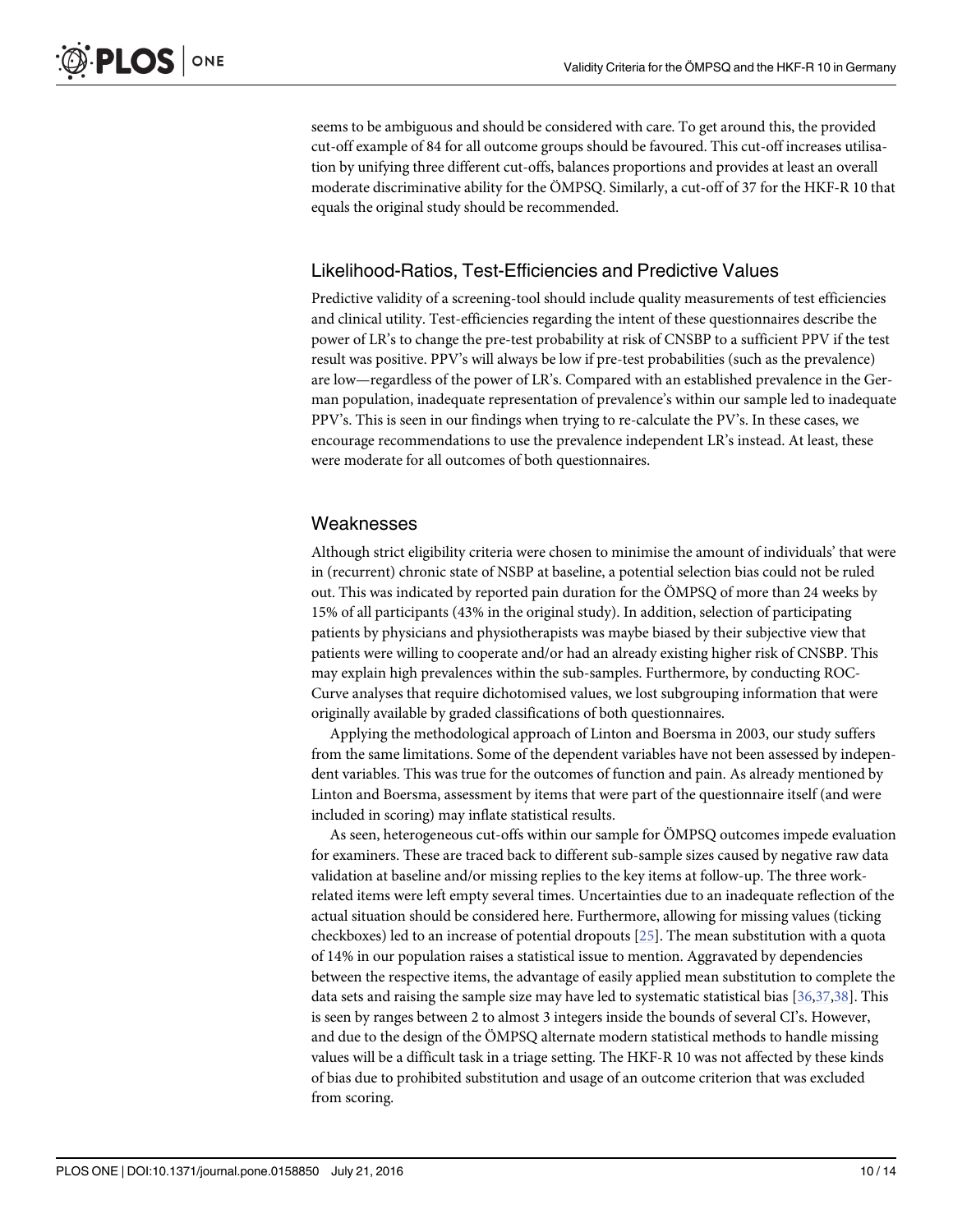### <span id="page-10-0"></span>**Conclusions**

Our results agreed with the referenced study in underlining a strong relationship between levels of pain, functional loss, sickness related absenteeism and existing yellow flags at earlier stage of non-specific back pain.

The ÖMPSQ showed moderate discriminative abilities with a joining cut-off of 84 and may be recognised for early identification of patients at risk of persistent pain and functional loss. The computed cut-off was lower than by Linton and Boersma in 2003. This might be explained by German specific differences in the health care system, ethical and socio-cultural backgrounds. Although underlined in the referenced study, high quality in prediction of sick leave could not be replicated. All determined cut-offs for the HKF-R 10 in prediction of pain revealed quality measurements that must be reviewed with care. Additionally, it seems to be questionable whether outcome of pain alone is a meaningful predictor of chronic non-specific back pain.

It should be stated that high sensitivity at cost of some specificity may be considered for both questionnaires in general. By adding progressive time pressure and need of saving expenses, costs for unnecessary and time-consuming examinations and treatments would be likely for individuals without risk. On the other hand, and in case of applied multimodal treatment models it could be argued that these costs after identification of individuals at risk of CNSBP (even on false-positive results) are in a much lower proportion compared to secondary costs arising from failed recognition of this group. A Swedish study demonstrated savings of about 90.000 Euro per head in a period of 7 years  $[16]$  $[16]$ , whereas average daily costs for a threeweek multimodal treatment in Germany are about 90–300 Euro  $[14,17]$  $[14,17]$  $[14,17]$  $[14,17]$  $[14,17]$ . Unfortunately, and as seen in our cut-off examples specificity results for all prediction outcomes fell near chance on high sensitivity if a lowered cut-off was chosen.

In the light of clinical utility, the use of predictive values should be avoided in our study population due to inadequate representations of positive post-test probabilities. Likelihoodratios should be used instead, which were moderate for all outcomes of the questionnaires.

Furthermore, some scoring properties of the ÖMPSQ should be used with caution as they actually contain a potential risk of statistical bias while trying to evaluate this questionnaire. We recommend no admittance of missing values and double entries. That means control of the filled out questionnaire and explanation for some items in addition. This however, will become a difficult task for examiners in regard of existing time pressure.

In summary and in inclusion of all mentioned aspects of the predictive validity criteria, recommendation for use of these questionnaires is limited. Low to moderate discriminative power and moderate clinical utility will require additional tests in a triage setting to rule-in chronicity due to long-term pain, functional loss and the amount of sick leave.

Concerning the use of total score dependent cut-offs for both screening-tools, some authors critically reviewed and discussed this approach for the ÖMPSQ. Instead, calculation of correlations and weights between single items or item groups and an external outcome criterion were recommended. In line with usage of prediction rules, a more specific risk profile was suggested that could also be employed to determine the treatment strategies [\[39\]](#page-13-0). However, we sought for validation of the ÖMPSQ in reference to the work of Linton and Boersma in 2003. Although we second the recommendations above, scoring properties as well as defining the outcome parameters should also be reconsidered prior to avoid uncertainty and statistical bias in general.

### Supporting Information

[S1 Data](http://www.plosone.org/article/fetchSingleRepresentation.action?uri=info:doi/10.1371/journal.pone.0158850.s001). (DOCX)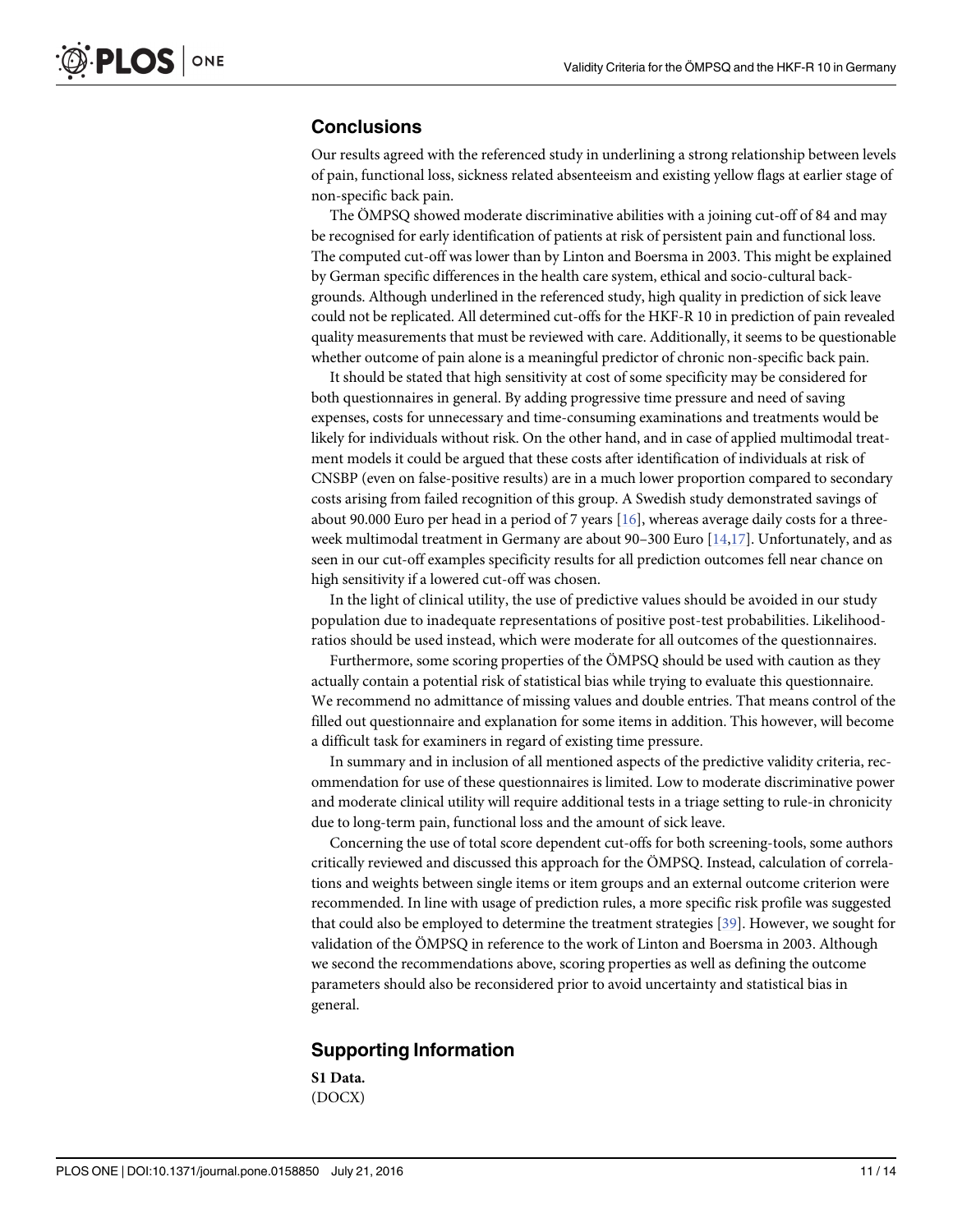<span id="page-11-0"></span>[S2 Data](http://www.plosone.org/article/fetchSingleRepresentation.action?uri=info:doi/10.1371/journal.pone.0158850.s002). (DOCX)

### Acknowledgments

Thanks go to all participating practices and rehab centres as well as to Prof. Dr. Thomas Kohlmann, University of Greifswald and Dr. Eva Neubauer, University of Heidelberg who provided the questionnaires and additional supplement. Special thanks go to Dipl.-Psych. Dorothee Amelung, University of Heidelberg for content-related guidance.

### Author Contributions

Conceived and designed the experiments: ER. Performed the experiments: ER. Analyzed the data: ER. Contributed reagents/materials/analysis tools: ER. Wrote the paper: ER. Greatly contributed in improving the manuscript: ACP. Contributed in all HKF-R 10 materials and issues: EN. Contributed in ethical approval: EN MS. Discussed results and were involved in editing the manuscript: EN ER ACP MS.

### References

- [1.](#page-1-0) Kendall NA, Linton SJ, Main CJ. Guide to Assessing Psychosocial Yellow Flags in Acute Low Back Pain: Risk Factors for Long-Term Disability and Work Loss: Wellington, New Zealand: Accident Rehabilitation and Compensation Insurance Corporation of New Zealand and the National Health Committee; 1997. 1997.
- [2.](#page-1-0) Airaksinen O, Brox JI, Cedraschi C, Hildebrandt J, Klaber-Moffett J, Kovacs F et al. Chapter 4 European guidelines for the management of chronic nonspecific low back pain. Eur Spine J 2006; 15(S2): s192.
- [3.](#page-1-0) Pfingsten M, Korb J, Hasenbring M. Psychologische Mechanismen der Chronifizierung—Konsequenzen für die Prävention. In Kröner-Herwig B, editor. Schmerzpsychotherapie: Grundlagen-Diagnostik-Krankheitsbilder-Behandlung; [komplett aktualisiert]. 7th ed. Berlin, Heidelberg: Springer; 2011.
- 4. Turk DC. The role of demographic and psychosocial factors in transition from acute to chronic pain: IASP Press; 1997.
- 5. Nicholas MK, Linton SJ, Watson PJ, Main CJ. Early Identification and Management of Psychological Risk Factors ("Yellow Flags") in Patients with Low Back Pain: A Reappraisal. Phys Ther 2011; 91(5):737–53. doi: [10.2522/ptj.20100224](http://dx.doi.org/10.2522/ptj.20100224) PMID: [21451099](http://www.ncbi.nlm.nih.gov/pubmed/21451099)
- [6.](#page-1-0) Pincus T, Burton AK, Vogel S, Field AP. A systematic review of psychological factors as predictors of chronicity/disability in prospective cohorts of low back pain. Spine 2002; 27(5): E109–20. PMID: [11880847](http://www.ncbi.nlm.nih.gov/pubmed/11880847)
- [7.](#page-1-0) Juniper M, Le TK, Mladsi D. The epidemiology, economic burden, and pharmacological treatment of chronic low back pain in France, Germany, Italy, Spain and the UK: a literature-based review. Expert Opin Pharmacother 2009 [cited 2013 Jul 4]; 10(16):2581–92. doi: [10.1517/14656560903304063](http://dx.doi.org/10.1517/14656560903304063) PMID: [19874246](http://www.ncbi.nlm.nih.gov/pubmed/19874246)
- [8.](#page-1-0) Wenig CM, Schmidt CO, Kohlmann T, Schweikert B. Costs of back pain in Germany. Eur J Pain 2009; 13(3):280–6. doi: [10.1016/j.ejpain.2008.04.005](http://dx.doi.org/10.1016/j.ejpain.2008.04.005) PMID: [18524652](http://www.ncbi.nlm.nih.gov/pubmed/18524652)
- [9.](#page-1-0) Bundesärztekammer (BÄK), Kassenärztliche Bundesvereinigung (KBV), Arbeitsgemeinschaft der Wissenschaftlichen Medizinischen Fachgesellschaften (AWMF). Nationale VersorgungsLeitlinie Kreuzschmerz—Langfassung, 1. Auflage. Version 5. 2010, zuletzt verändert: Oktober 2015. Available: <http://www.kreuzschmerz.versorgungsleitlinien.de>; [cited:];
- [10.](#page-1-0) van Tulder MW, Koes BW. Chronic low back pain and sciatica. Clinical Evidence 2002; (7: ):1032–48.
- [11.](#page-1-0) Merkesdal S, Bernit K, Busche T, Bauer J, Mau W. Comparison of costs-of-illness in a year before and after inpatient and outpatient rehabilitation in persons with spinal disorders. Rehabilitation 2004; 43- (2):83–9. PMID: [15100917](http://www.ncbi.nlm.nih.gov/pubmed/15100917)
- [12.](#page-1-0) Flor H, Fydrich T, Turk DC. Efficacy of multidisciplinary pain treatment centers: a meta-analytic review. PAIN 1992; 49(2):221-30. Available: [http://www.sciencedirect.com/science/article/pii/](http://www.sciencedirect.com/science/article/pii/0304395992901452) [0304395992901452](http://www.sciencedirect.com/science/article/pii/0304395992901452). PMID: [1535122](http://www.ncbi.nlm.nih.gov/pubmed/1535122)
- 13. Hooff ML, Merwe JD, O'Dowd J, Pavlov PW, Spruit M, Kleuver M et al. Daily functioning and self-management in patients with chronic low back pain after an intensive cognitive behavioral programme for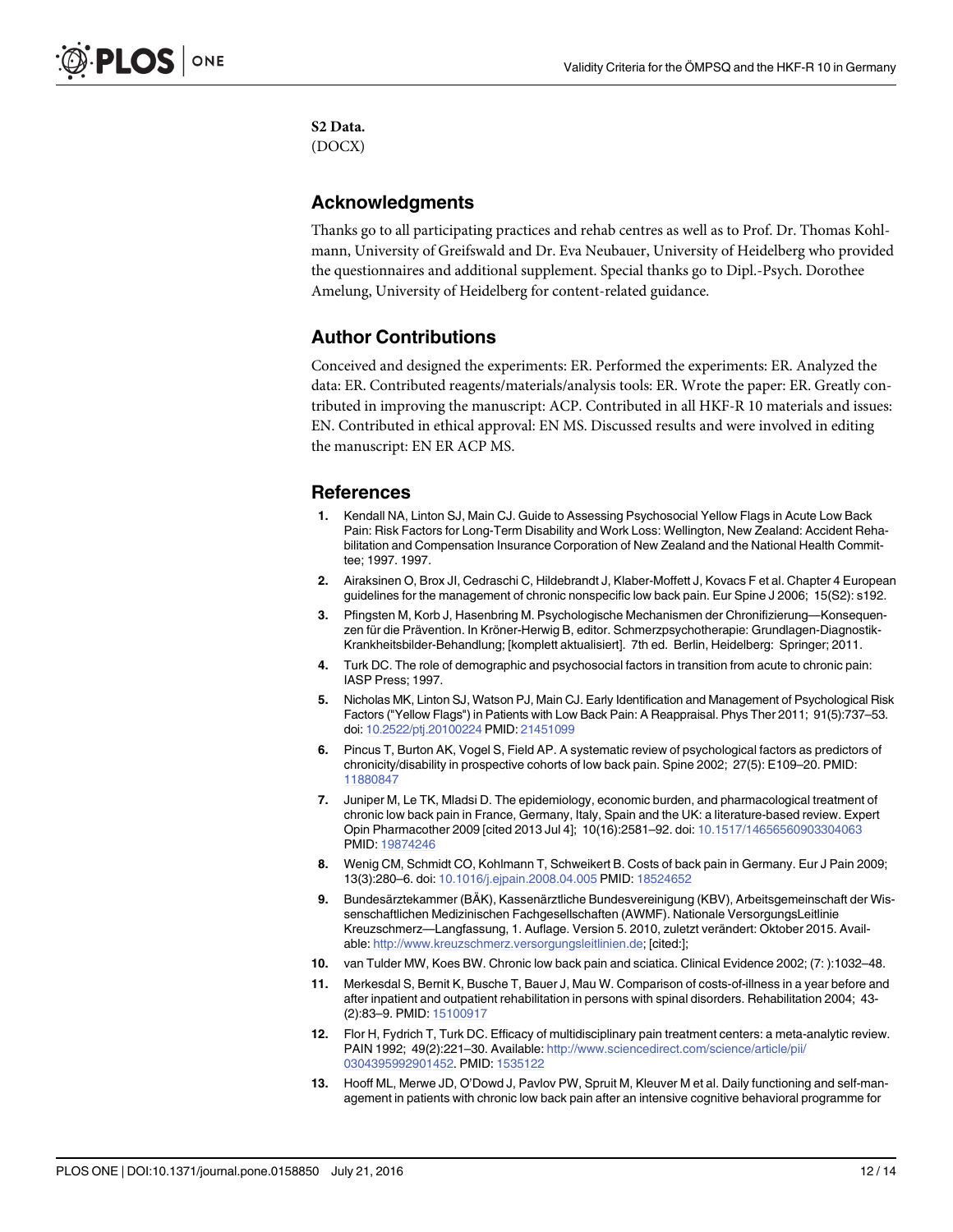pain management. Eur Spine J 2010; 19(9):1517–26. doi: [10.1007/s00586-010-1435-5](http://dx.doi.org/10.1007/s00586-010-1435-5) PMID: [20506027](http://www.ncbi.nlm.nih.gov/pubmed/20506027)

- <span id="page-12-0"></span>[14.](#page-10-0) Moradi B, Hagmann S, Zahlten-Hinguranage A, Caldeira F, Putz C, Rosshirt N et al. Efficacy of Multidisciplinary Treatment for Patients With Chronic Low Back Pain. J Clin Rheumatol 2012; 18(2):76–82.
- [15.](#page-1-0) Nagel B, Pfingsten M, Brinkschmidt T, Casser H, Gralow I, Irnich D et al. Struktur- und Prozessqualität multimodaler Schmerztherapie. Schmerz 2012; 26(6):661–9.
- [16.](#page-1-0) Jensen I, Busch H, Bodin L, Hagberg J, Nygren Å, Bergström G. Cost effectiveness of two rehabilitation programmes for neck and back pain patients: A seven-year follow-up. PAIN 2009; 142(3):202–8. doi: [10.1016/j.pain.2008.12.015](http://dx.doi.org/10.1016/j.pain.2008.12.015) PMID: [19217717](http://www.ncbi.nlm.nih.gov/pubmed/19217717)
- [17.](#page-1-0) Niemier K. Multimodal, polypragmatisch und kostenintensiv. Manuelle Medizin 2012; 50(1):16–27.
- [18.](#page-1-0) Rogerson MD, Gatchel RJ, Bierner SM. A Cost Utility Analysis of Interdisciplinary Early Intervention Versus Treatment as Usual for High-Risk Acute Low Back Pain Patients. Pain Practice 2010; 10 (5):382–95. doi: [10.1111/j.1533-2500.2009.00344.x](http://dx.doi.org/10.1111/j.1533-2500.2009.00344.x) PMID: [20384967](http://www.ncbi.nlm.nih.gov/pubmed/20384967)
- [19.](#page-1-0) Linton SJ, Boersma K. Early identification of patients at risk of developing a persistent back problem: the predictive validity of the Orebro Musculoskeletal Pain Questionnaire. Clin J Pain 2003; 19(2):80–6. PMID: [12616177](http://www.ncbi.nlm.nih.gov/pubmed/12616177)
- [20.](#page-1-0) Neubauer E, Junge A, Pirron P, Seemann H, Schiltenwolf M. HKF-R 10—screening for predicting chronicity in acute low back pain (LBP): a prospective clinical trial. Eur J Pain 2006; 10(6):559–66. PMID: [16202634](http://www.ncbi.nlm.nih.gov/pubmed/16202634)
- [21.](#page-1-0) Gabel CP, Melloh M, Yelland M, Burkett B, Roiko A. Predictive ability of a modified Örebro Musculoskeletal Pain Questionnaire in an acute/subacute low back pain working population. Eur Spine J 2011; 20- (3):449–57. doi: [10.1007/s00586-010-1509-4](http://dx.doi.org/10.1007/s00586-010-1509-4) PMID: [20632045](http://www.ncbi.nlm.nih.gov/pubmed/20632045)
- [22.](#page-1-0) Hockings RL, McAuley JH, Maher CG. A Systematic Review of the Predictive Ability of the Orebro Musculoskeletal Pain Questionnaire. Spine 2008; 33(15): E494. doi: [10.1097/BRS.0b013e31817ba3bb](http://dx.doi.org/10.1097/BRS.0b013e31817ba3bb) PMID: [18594447](http://www.ncbi.nlm.nih.gov/pubmed/18594447)
- [23.](#page-1-0) Schmidt C, Lindena G, Pfingsten M, Kohlmann T, Chenot J. Vergleich zweier Screening-Fragebogen für Patienten mit Rückenschmerzen. Schmerz 2014; 28(4):365–73.
- [24.](#page-2-0) Linton SJ, Halldén K. Can we screen for problematic back pain? A screening questionnaire for predicting outcome in acute and subacute back pain. Clin J Pain 1998; 14(3):209–15. PMID: [9758070](http://www.ncbi.nlm.nih.gov/pubmed/9758070)
- [25.](#page-2-0) Linton S. Understanding pain for better clinical practice: A psychological perspective. Edinburgh, New York: Elsevier; 2005. (Pain research and clinical management).
- [26.](#page-2-0) Beaton DE, Bombardier C, Guillemin F, Ferraz MB. Guidelines for the process of cross-cultural adaptation of self-report measures. Spine 2000; 25(24):3186–91. PMID: [11124735](http://www.ncbi.nlm.nih.gov/pubmed/11124735)
- [27.](#page-4-0) Hanley JA, McNeil BJ. The meaning and use of the area under a receiver operating characteristic (ROC) curve. Radiology 1982; 143(1):29–36. PMID: [7063747](http://www.ncbi.nlm.nih.gov/pubmed/7063747)
- [28.](#page-4-0) Wehberg S, Sauerbrei W, Schumacher M. Diagnosestudien: Wertigkeit der Sonographie bei der Differenzierung von gut- und bösartigen Brusttumoren bei Patienten mit klinischen Symptomen. In Schumacher M, Schulgen G. Methodik klinischer Studien. [ New York]: Springer-Verlag Berlin Heidelberg; 2007. (Statistik und ihre Anwendungen).
- [29.](#page-4-0) Zweig MH, Campbell G. Receiver-operating characteristic (ROC) plots: a fundamental evaluation tool in clinical medicine. Clin Chem 1993; 39(4):561–77. PMID: [8472349](http://www.ncbi.nlm.nih.gov/pubmed/8472349)
- [30.](#page-4-0) Ruopp MD, Perkins NJ, Whitcomb BW, Schisterman EF. Youden Index and Optimal Cut-Point Estimated from Observations Affected by a Lower Limit of Detection. Biom. J. 2008; 50(3):419–30. doi: [10.](http://dx.doi.org/10.1002/bimj.200710415) [1002/bimj.200710415](http://dx.doi.org/10.1002/bimj.200710415) PMID: [18435502](http://www.ncbi.nlm.nih.gov/pubmed/18435502)
- [31.](#page-4-0) Youden WJ. Index for rating diagnostic tests. Cancer 1950; 3(1):32-5. PMID: [15405679](http://www.ncbi.nlm.nih.gov/pubmed/15405679)
- [32.](#page-4-0) Bender R. Interpretation von Effizienzmaßen der Vierfeldertafel für Diagnostik und Behandlung. Med Klin 2001; 96(2):116–21.
- [33.](#page-4-0) Grimes DA, Schulz KF. Refining clinical diagnosis with likelihood ratios. Lancet 2005; 365 (9469):1500–5. PMID: [15850636](http://www.ncbi.nlm.nih.gov/pubmed/15850636)
- [34.](#page-4-0) Muhlhauser I, Holdke B. Mammographie-Screening: Darstellung der wissenschaftlichen Evidenz als Grundlage zur Kommunikation mit der Frau. Arznei-Telegramm Fakten und Vergleiche für die rationale Therapie 1999 [cited 2013 Aug 22]; (10/99). Available: [http://www.arznei-telegramm.de/register/](http://www.arznei-telegramm.de/register/9910101.pdf) [9910101.pdf.](http://www.arznei-telegramm.de/register/9910101.pdf)
- [35.](#page-8-0) Margison DA, French DJ. Predicting treatment failure in the subacute injury phase using the Orebro Musculoskeletal Pain Questionnaire: an observational prospective study in a workers' compensation system. J Occup Environ Med 2007; 49(1):59–67. PMID: [17215714](http://www.ncbi.nlm.nih.gov/pubmed/17215714)
- [36.](#page-9-0) Outhwaite W, Turner SP. The SAGE handbook of social science methodology. Los Angeles (Calif.), London: SAGE; 2007.